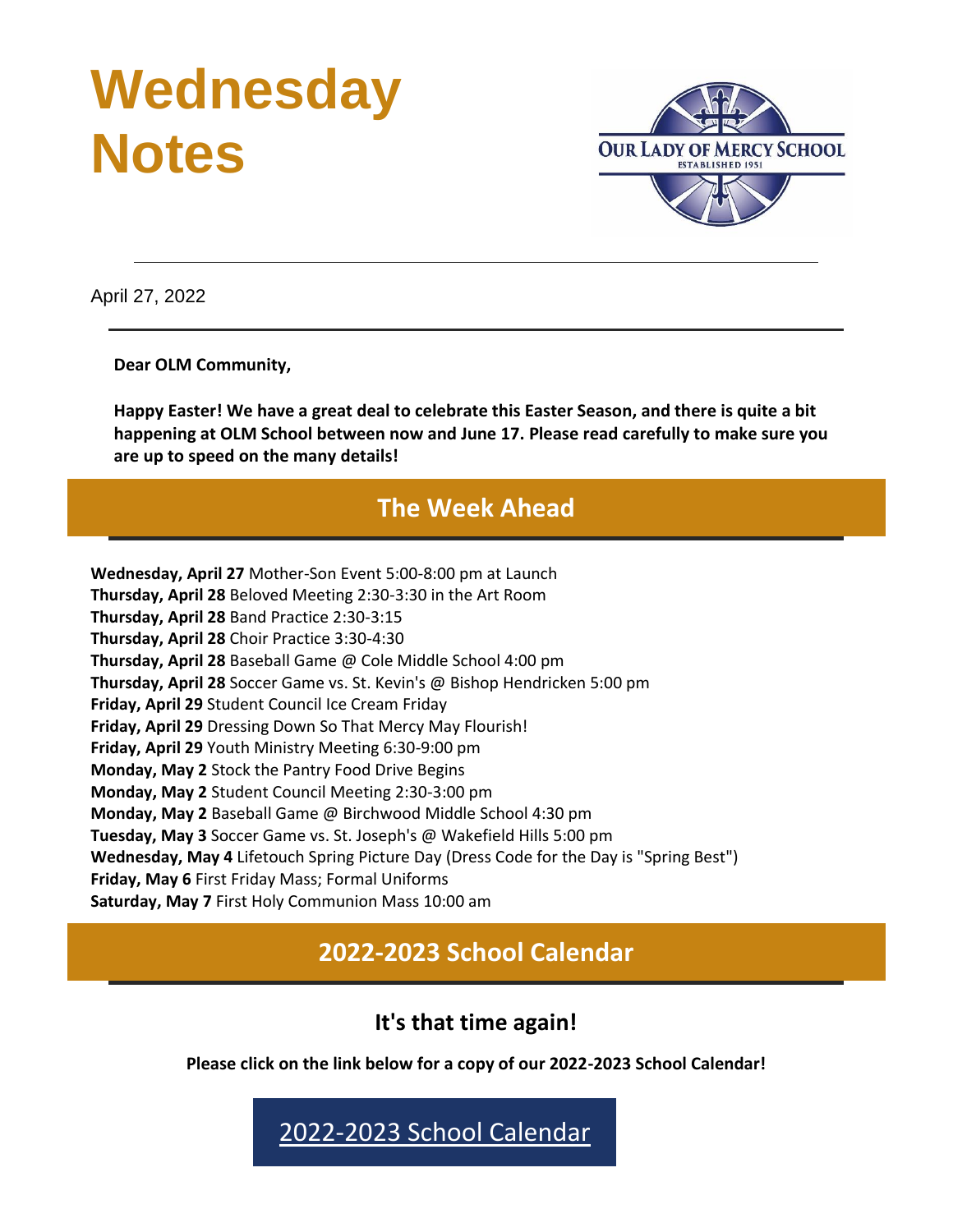# **Student Council Corner**

### **Ice Cream Friday**

Our next Ice Cream Friday is THIS FRIDAY! **We will keep accepting orders through this evening for those who didn't get to place theirs yet.** Don't miss out on your chance to join the fun!



## [Click Here to Place Your Order for Ice Cream Friday!](https://r20.rs6.net/tn.jsp?f=001QyGIctuJK5VNn_qzuPQphhEMa0TG7YF8nqDhuamC-P6caAotSC8MZF5WHRYXIwNo292PetUIZuhkfnsj5coITva0gwiZcC8aVg-2UQCHZt6_l4WugESt922uhODgZxiNM7CdsPtIlcRmo-bYRVCexfMAdnBD0DAU&c=&ch=)

## **Grandparents' Day!**

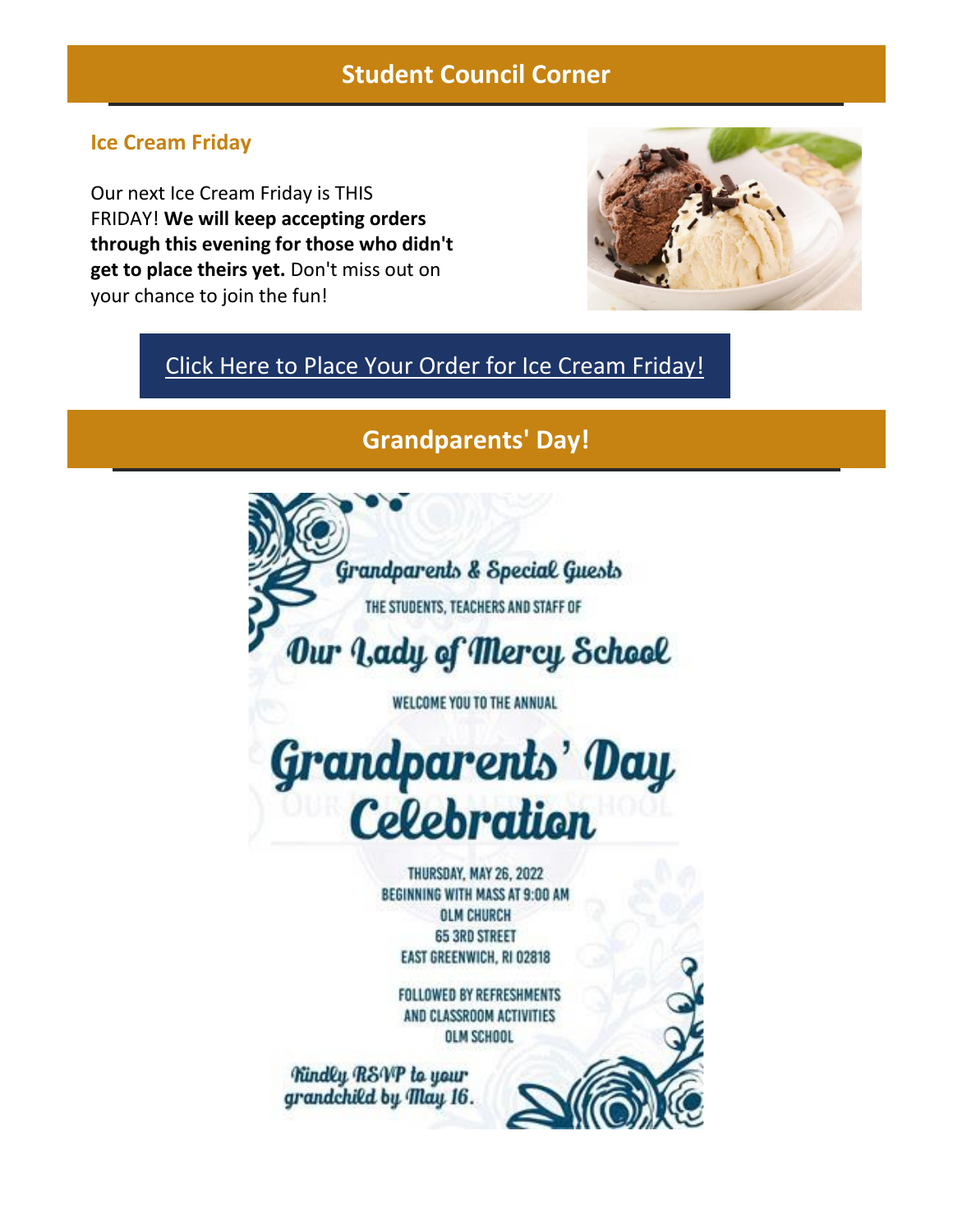Dear OLM Families,

We are thrilled to welcome our grandparents and special guests back into our school this year for the annual Grandparents' Day Celebration!

Please digitally share the invitation with your grandparent or special guest.

We are asking you to RSVP by May 16th for your child/children's quest(s) by filling out a Google Form. The form can be found by clicking the button below.

## [Click Here by May 16 to RSVP for Grandparents' Day!](https://r20.rs6.net/tn.jsp?f=001QyGIctuJK5VNn_qzuPQphhEMa0TG7YF8nqDhuamC-P6caAotSC8MZEqpK3P6qTPDNpcMLIwZr5fykbuaqwFwAWwLiOKHOvqA7EC0l_Ojtsn1p2qHcGhLTFC27rXHybjtI7yw7c8T9fbGeqWfvkvNhBAcKwP6oA_MIYFG986kQE1fBmSe5xSFSS2tqusZfPpikZsw5wgkFfYfs-AuzQcfc7bHxB5xEFR9ESp70zqwJSO74iAtNYFJuat9yj1OSc7A4yKNVps5d6uh4nYJ9aLXPl7SlugexCN-22y37K1h_UQ=&c=&ch=)

Thank you for your help and support. We can't wait for Grandparents' Day on May 26, 2022!

Mrs. Nygren and the Grandparents' Day Committee

# **Raising Saints and Scholars**

#### Parenting without Losing your Mind

Friday, April 29th - 7:00 PM

Parenting has become an extreme sport and calls for a new kind of agility, when it comes to helping children<br>build character and confidence in what matters most.

Karen Bohlin, Ph.D. will share strategies and practical wisdom to help us navigate the daily challenges of parenting and embrace the many growth opportunities embedded within family life.



Dr. Karen E. Bohlin is an international leader in character Dr. Karen L. Bohin is an international leader in character<br>education and applied virtue ethics. She is director of the<br>Practical Wisdom Project at the Abigail Adams institute,<br>founder and director energit and the Life-Com

Please join us! 30 Exchange Terrace, Providence (across from the Omni Hotel)

**Reception following** 

RSVP carolgcav9@gmail.com

Donations in gratitude for our speaker will be accepted at the door.

Do you feel like raising kids is more complicated than it used to be? If so, you are not the only one! Periodically, we will begin sharing information and resources in this space that can be of help to our families in the increasingly difficult and irreplaceably important vocations of motherhood and fatherhood.

We're starting with a talk this Friday evening by Dr. Karen Bohlin taking place in Providence. Please click on the link below to learn more about it, and if you are interested in attending, please email Mrs. Carol Cavanagh at [carolgcav9@gmail.com](mailto:carolgcav9@gmail.com) to RSVP.

> **[Parenting Without Losing Your](https://r20.rs6.net/tn.jsp?f=001QyGIctuJK5VNn_qzuPQphhEMa0TG7YF8nqDhuamC-P6caAotSC8MZP-XUlPURvqR4ucJsEhI4E07n3A21gqmJQIUeidrFoTcMJrfhNnUXcssIN4tRObVhM4n_M-WWeZy8CFV-nFVBh-t1QIVd_NzH56ddFRxu3cd2hr-UjGwpp-d8eQRmiwctyYJLWfH-xF8I67M-v0GXTW3jWy20YYrdETFR1i9IKdGq2rGO-ZtKuw=&c=&ch=)  [Mind](https://r20.rs6.net/tn.jsp?f=001QyGIctuJK5VNn_qzuPQphhEMa0TG7YF8nqDhuamC-P6caAotSC8MZP-XUlPURvqR4ucJsEhI4E07n3A21gqmJQIUeidrFoTcMJrfhNnUXcssIN4tRObVhM4n_M-WWeZy8CFV-nFVBh-t1QIVd_NzH56ddFRxu3cd2hr-UjGwpp-d8eQRmiwctyYJLWfH-xF8I67M-v0GXTW3jWy20YYrdETFR1i9IKdGq2rGO-ZtKuw=&c=&ch=)**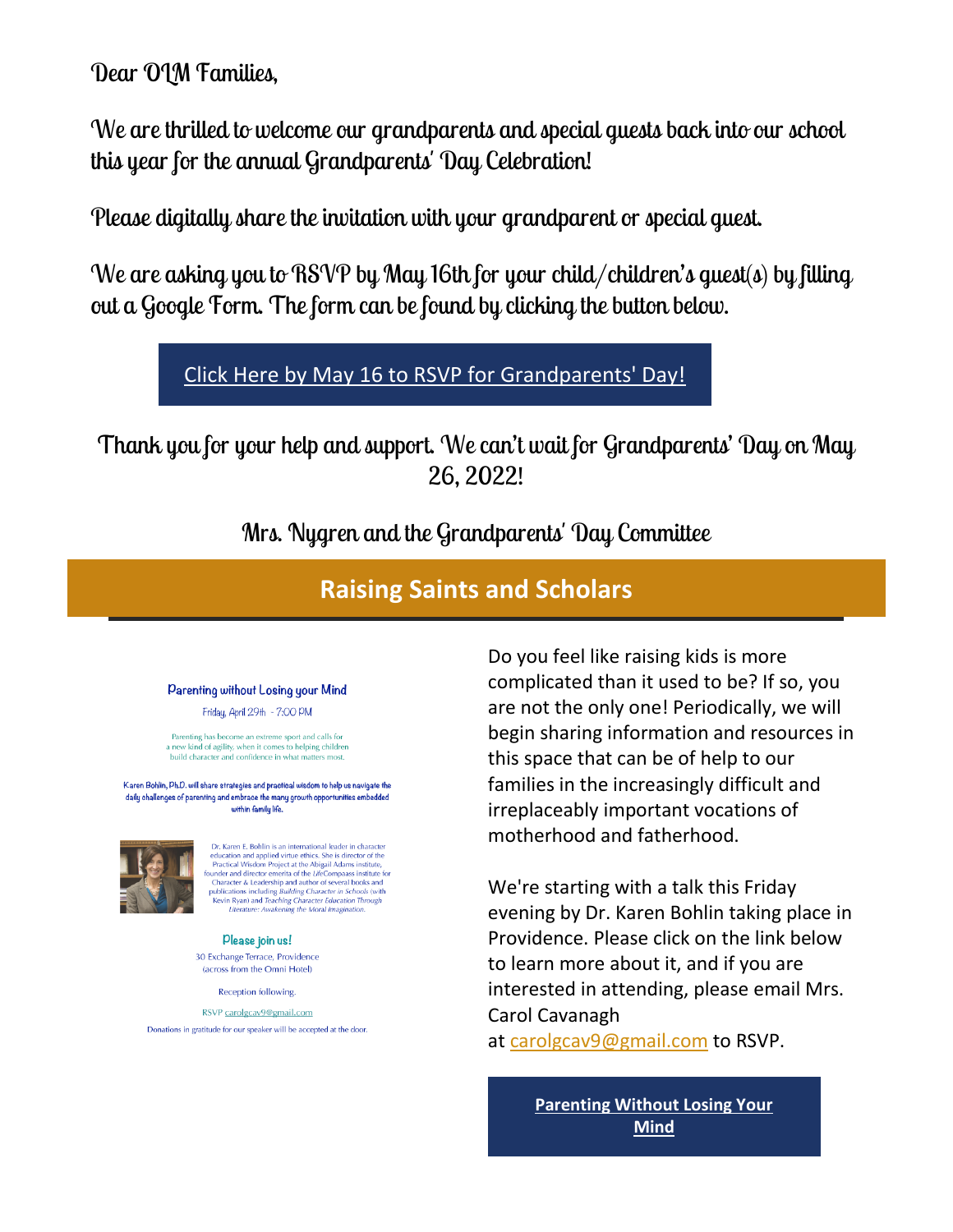# **Spiritual Life**



#### **BELOVED**

**The next meeting of Beloved, our ministry for middle school girls, will take place tomorrow from 2:30-3:30 pm in the art room. All young ladies in Grades 6-8 are welcome to attend, even if they have not been to previous meetings. We hope that they can make it!**

#### **YOUTH MINISTRY**

**Middle School Youth Ministry will meet again this Friday from 6:30-9:00 pm. The evening will begin with Adoration in the church and end with an Easter party in the gym. All sixth through eighth grade students are welcome to attend!**



"TO THE HEIGHTS OF PRAISE!" **Middle School Youth Ministry** Friday, April 29th. 6:30pm-9:00pm **Adoration and Easter Party!** 

**Middle School students are invited to** join in an evening of praise in the **Church. Followed by an Easter party in** the OLM School gym!

"WE ARE THE EASTER PEOPLE AND HALLELUJAH IS OUR SONG." - POPE ST. JOHN PAUL II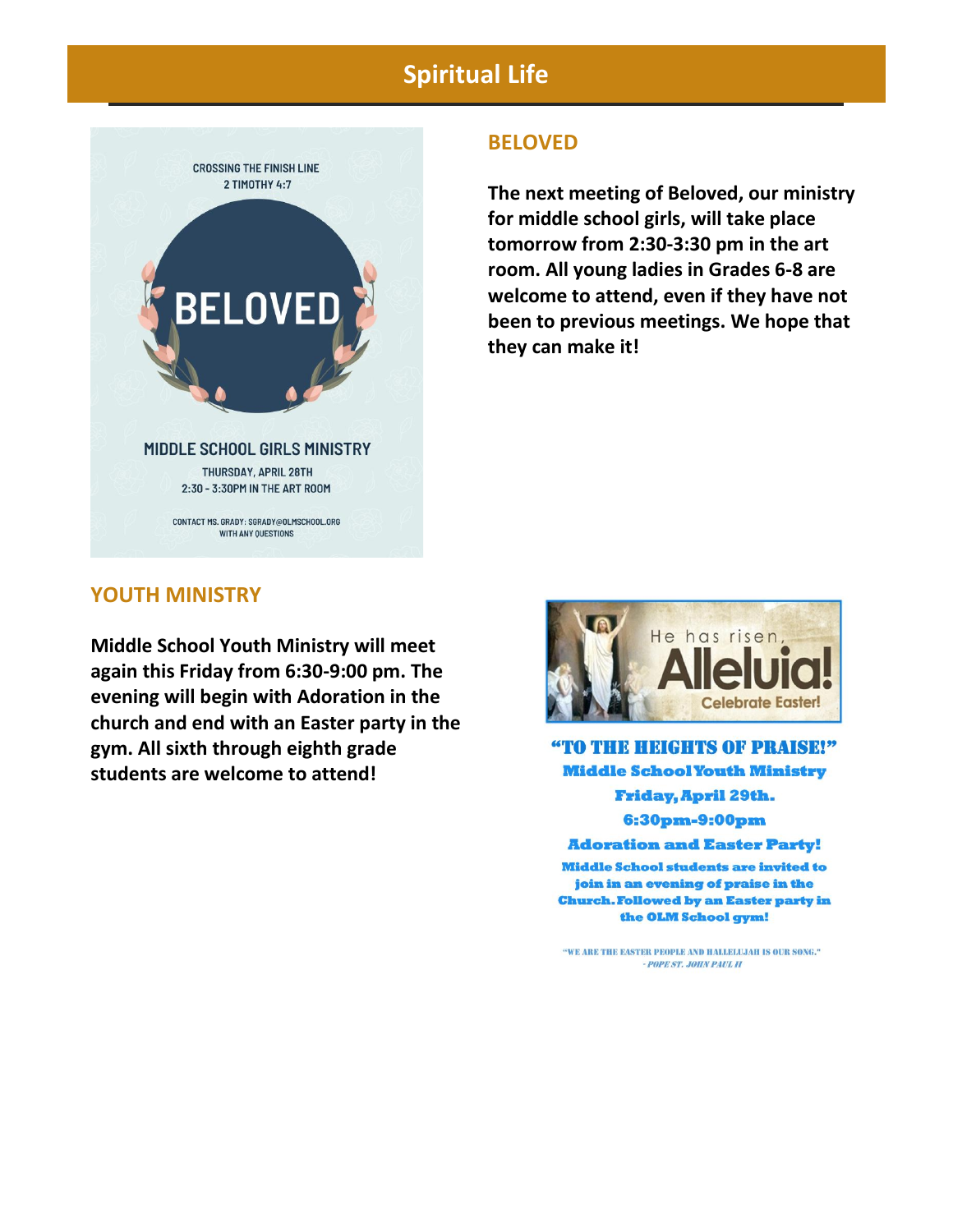

Help Us Stock the Shelves of The Mercy House Food Pantry for the Upcoming Summer Months

OLM School will be collecting non-perishable food items to benefit Mercy House. Students are asked to bring in one item each week from the collection schedule below. Donation bins will be set-up at each drop-off door each morning. All items collected will be delivered to Mercy House where volunteers will sort and stock the shelves of The Mercy House Food Pantry for the upcoming summer months.

| Week  | May 2nd - | Canned Meats & Protein: Ham, Spam,                |
|-------|-----------|---------------------------------------------------|
| One   | May 6th   | Chicken, Tuna and Beans                           |
| Week  | May 9th-  | Condiments: Ketchup, Relish, Mayonnaise, Mustard, |
| Two   | May 13th  | Salad Dressing, Cooking Oils & Sprays             |
| Week  | May 16th- | Canned Meals: Chef Boyardee, Spaghettios,         |
| Three | May 20th  | Chili, Baked Beans, Soups and Stews               |
| Week  | May 23rd- | Breakfast & Dessert items: Cookies, Canned Fruits |
| Four  | May 27th  | Jams, Jellies, Cold Cereals, Pancake Mix & Syrup  |



Thank you for your goodwill offering! **Enjoy Your Summer!**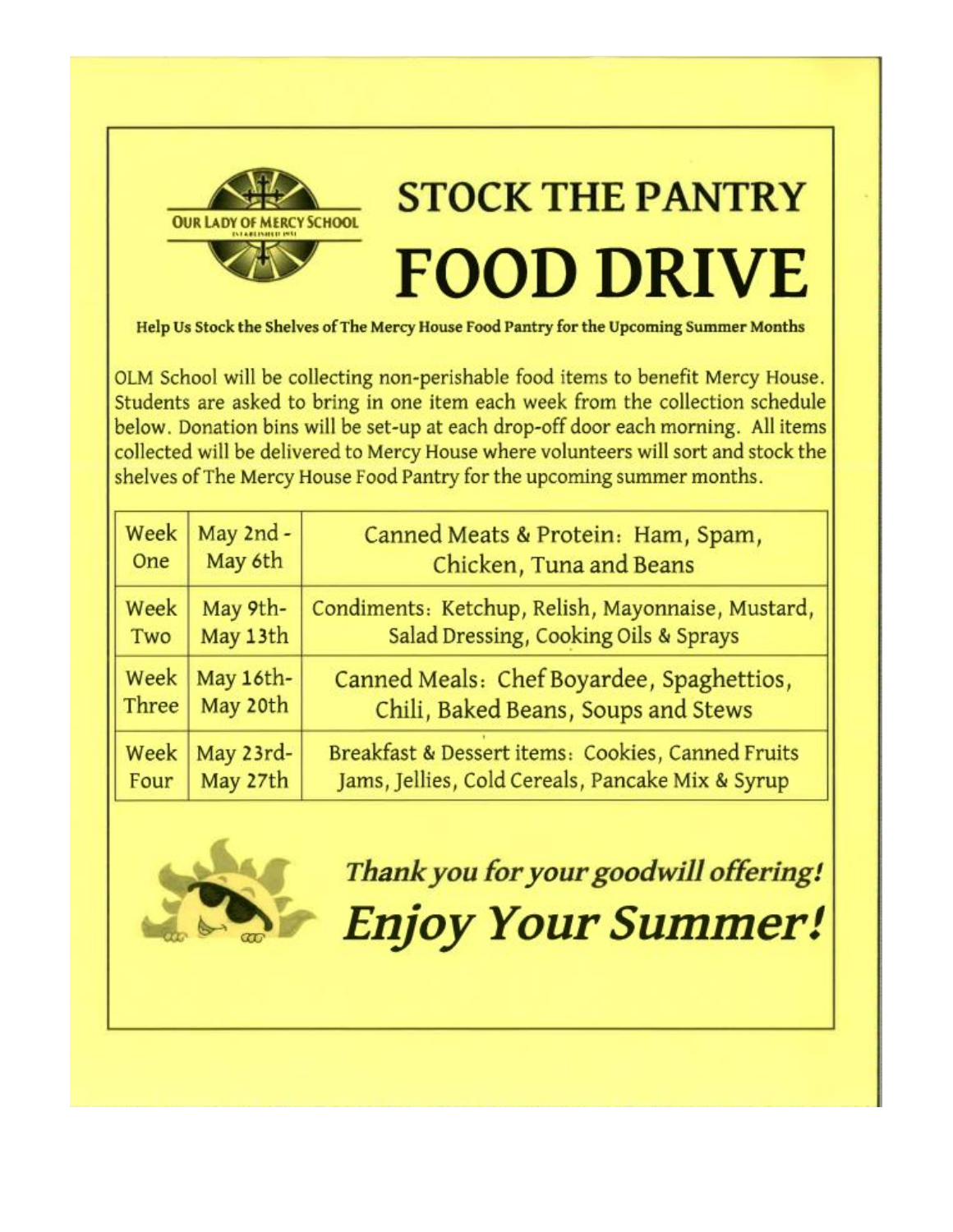## **PTG News**



Presidents Message The space of the scalar property of the scalar property of the scalar space of the scalar property we are already looking ahead to the 2022-2023 academic year. We are already looking ahead to the 2022-2023 academic year o -Gaiua Rerube

Spring Fling Post-Event Sale: Last Call!  $SPKMP + LUPF * VPST - ZVEN = LME : LAS = LAU$ <br>Didn't win your bid? No worries! There are a few remaining items available. Visite<br>olmppring com/auctionanddonations for details. If you are interested,<br>please contact olm/auctionanddonations fo

Spring Fling TV If you were unable to attend the event, be sure to check out Spring Fling TV to see some familiar faces!

#### Join the PTG Team!

The Parent Teacher Group (PTG) is a volunteer group of moms, dads, caregivers,<br>teachers, and administrators who collaborate to create fun school events,<br>fundraise, purchase necessities for the school, and work to ensure an

Nominations for the PTG Executive Board are now open and we'd love for you to Nominations for the PTG Executive Board are now open and we'd love for you<br>join the team! Please review the PTG positions and complete the nomination<br>form to volunteer or to nominate someone you know who is interested. Eve ..<br>»n if

Continued on the following page...

**We hope you had a wonderful April break! As we begin to wrap up the academic year, we are already looking ahead to the 2022-2023 academic year. Recruitment for the next PTG team has begun! There are endless volunteer opportunities and we'd love your help. Check out the PTG Newsletter for details.**

## [Click Here for PTG Newsletter](https://r20.rs6.net/tn.jsp?f=001QyGIctuJK5VNn_qzuPQphhEMa0TG7YF8nqDhuamC-P6caAotSC8MZP-XUlPURvqRz-UdZVQTx5sOKo3GRpQOw_ICp6p6XmFzKjcS03G82Ft3gTb5NIIz4sJKePU1IkgRh2zcnnpRMJ5Fe-J6WSGyB6k8ArtzxRij1kJtUOnE_tHfy8uQhhYIkgqC4GT3SrX4OzyV0We4w_4AB5ZsPX8jWPZP8gzrqanQZa1PFztL9yQ=&c=&ch=)

# **The Road Back...**

## **Do you have questions about current COVID-related school policies? Then please read this carefully!**

With the COVID-19 pandemic moving toward an endemic, and with the Rhode Island Department of Health relaxing restrictions related to COVID-19, we have been able to make more adjustments to our practices. We have moved many aspects of our school day back to "normal," and while we hope that we will continue to move in this direction, please bear in mind that all of our practices are subject to change based on the needs of our school community. With that in mind, here are a few highlights that are important for families to know:

- Individuals who test positive for COVID-19 must still isolate for ten days and return on Day 11.
	- They MAY return to the school building between Days 6 and 10 IF they are completely free of COVID-19 symptoms AND test negative for COVID-19 (COVID-19 tests will be available at school for students wishing to test for re-entry) AND wear a well-fitting mask through Day 10.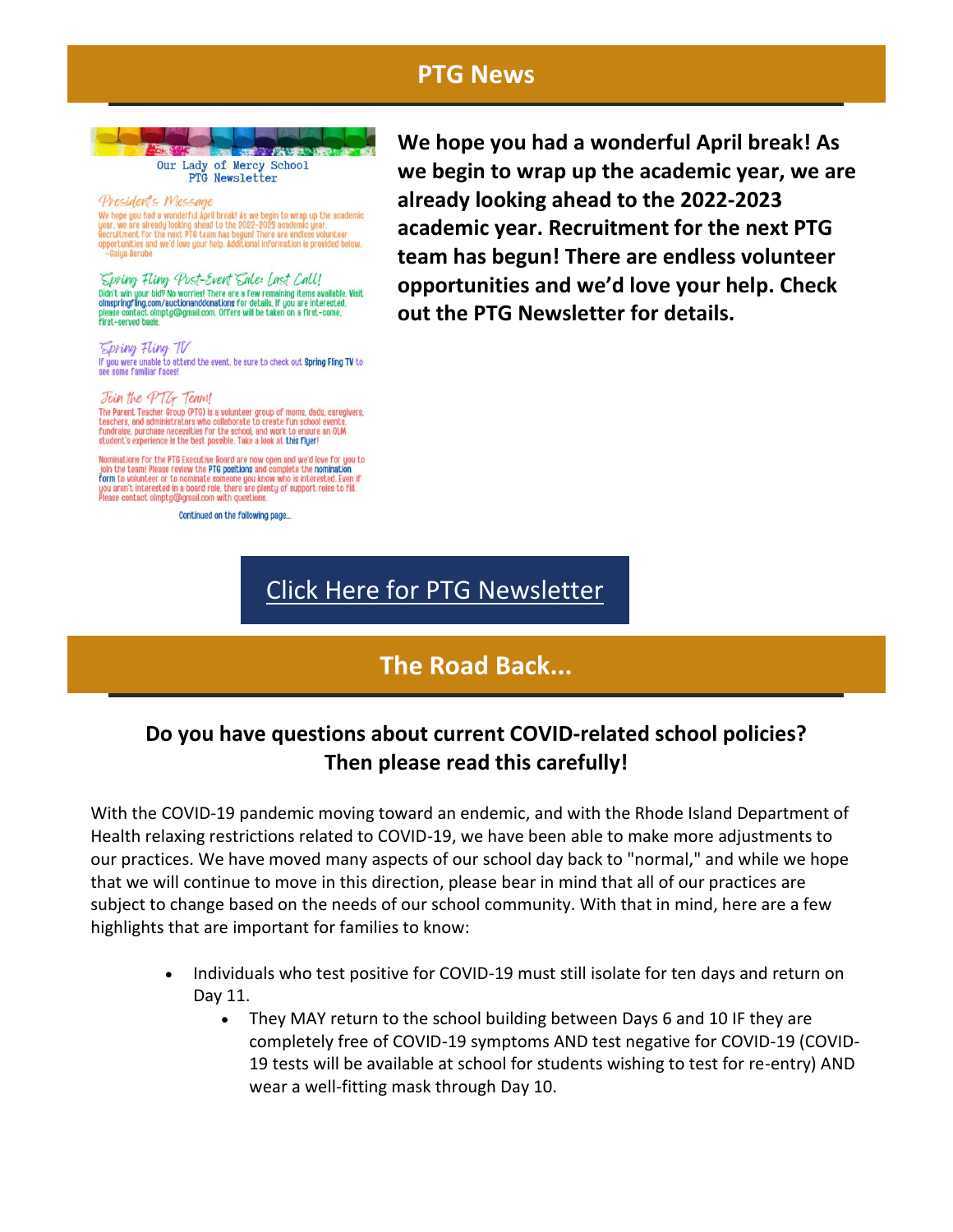- Household contacts of people positive for COVID-19 must quarantine for five days from their last contact with the positive individual. They may return on Day 6 from their last contact IF they are asymptomatic.
- Household contacts are the only close contacts now required to quarantine. **We are no longer conducting contact tracing of COVID-19 cases in the school building.**
- In the event of a positive COVID case in the school building, we will notify the families in the affected class, but testing or quarantine will not be required of anyone.
- **Students must continue to stay home and contact Mrs. Fleury for directions for return if they have any of the following symptoms**:
	- Fever of 100.4 degrees or higher
		- Must allow 24 hours after resolution of symptoms to return to school building
	- Vomiting or Diarrhea
		- Must allow 24 hours after resolution of symptoms to return to school building
	- New Cough
	- New Loss of Taste or Smell
	- Shortness of Breath or Difficulty Breathing

Students with more minor symptoms are free to attend school. Please however, note that **Mrs. Fleury always has the authority as the medical professional on our staff to determine that a child should not be in class for medical reasons.**

- With contact tracing no longer in effect, we are loosening restrictions in regard to visitors and volunteers in the building. **Teachers may now welcome parent volunteers under the following circumstances:**
	- Volunteers have an up-to-date BCI and Safe Environment Training (please check with Mrs. Buonaccorsi if you are not sure of your status).
	- Volunteers are free of the symptoms noted above.
	- Volunteers are serving the needs of our students under the leadership of our teachers.
- With the pandemic shifting to an endemic state, we are shifting our decision-making calculus in classrooms to more heavily weight our students' educational needs, as opposed to their safety needs. You may notice more flexible seating arrangements in classrooms and less social distancing around the school building. You may also see greater levels of partner work and group work in classrooms.
- We will continue to prioritize ventilation, air filtration, and hand hygiene at all times in order to help manage our transition to an endemic and continue to promote our students', teachers' and families' health.